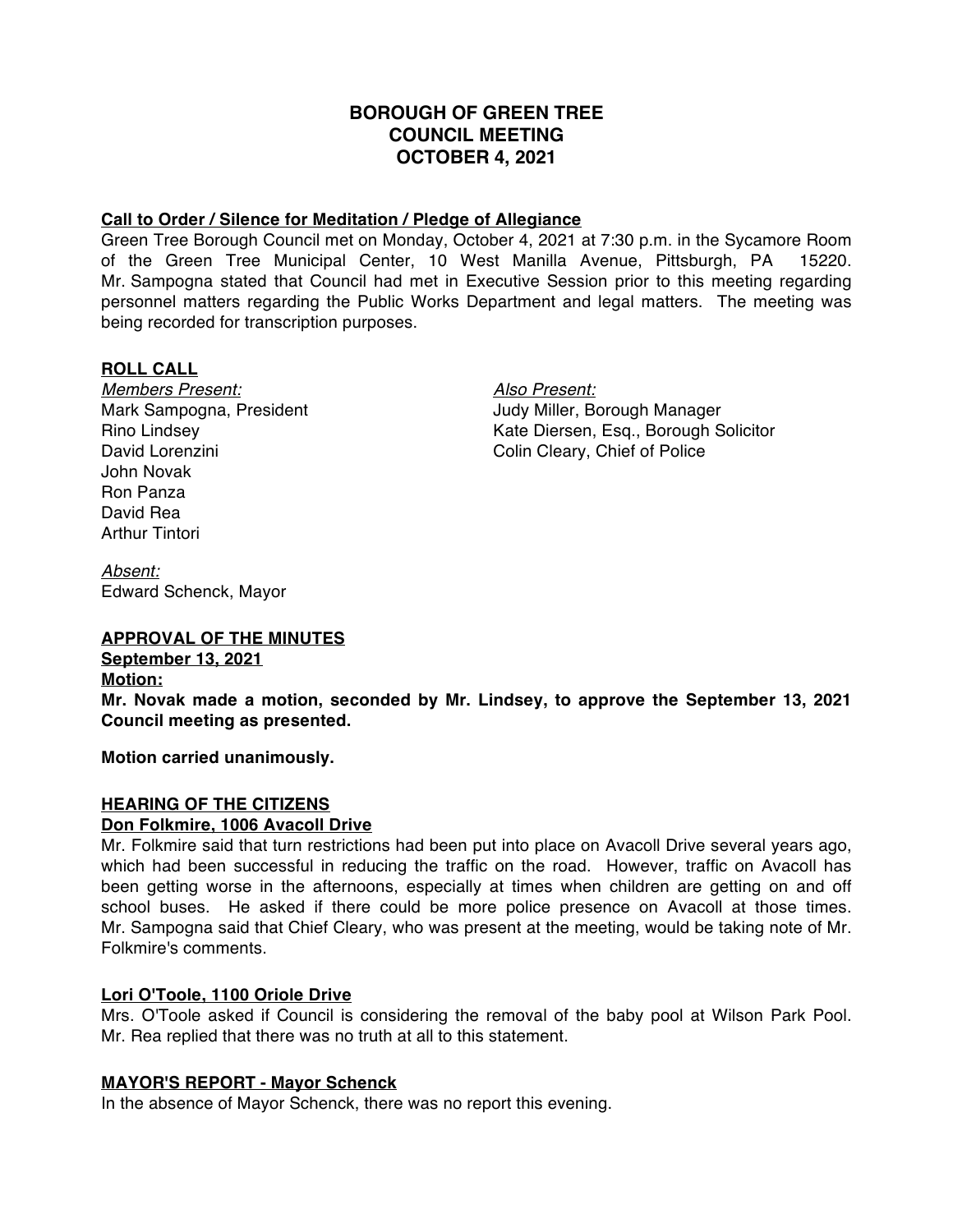# **PRESIDENT'S REPORT - Mr. Sampogna**

- **A.** Mr. Sampogna said that he had attended an Executive Committee meeting of the Congress of Neighboring Communities (CONNECT). There were presentations and discussions on the DEP consent decrees, sewer transfer agreements, and Pennsylvania One-Call coordination of the excavation and notification system.
- **B.** There are 1,323 polling locations in Allegheny County with a shortage of poll workers. Individuals can earn about \$125 to \$175 on Election Day for working at the polls on November 2nd and interested people should contact the Allegheny County Elections office.
- **C.** Mr. Sampogna said that CONNECT's annual fundraiser event will be held on Tuesday, November 16 at Mindful Brewing in Carnegie, 1001 Washington Avenue from 5:30 to 7:30 p.m.
- **D.** CONNECT's Climate Action Plan subcommittee met on September 20th. The draft plan had been submitted to the DEP in July and comments and suggestions are still being requested from the public. Mr. Sampogna said he would be glad to share a copy of the draft plan to anyone who contacted him. If the Climate Action Plan is adopted by CONNECT and a municipality then it is possible that funding to implement the Climate Action Plan may be available.
- **E.** Mr. Sampogna attended the ALCOSAN Advisory Committee meeting where it was reported that the ALCOSAN Open House had 567 attendees, 27 vendors, and conducted 21 plant tours. It is anticipated that the full ALCOSAN Board will be adopting a new rate resolution in October, but no details of the new rates were provided to the committee.
- **F.** Mr. Sampogna said that Sewer Regionalization Program has sent out 70 of 80 agreements, including an agreement for Green Tree. Only a few of the agreements have been executed so far, but more will be forthcoming. Mr. Sampogna said there had been discussion regarding third party, for-profit companies that are offering to purchase municipal sanitary sewer systems and the potential effects it could have on sewer regionalization efforts.
- **G.** ALCOSAN's GROW Grant Program shows that, to date, 137 projects have been funded or approved, 43 have been closed out, 27 are in post-construction evaluation (including one of the borough's recent projects), and 32 are in the process of being constructed or designed. Five hundred million gallons of storm water will be removed through these projects.
- **H.** Mr. Sampogna stated that ALCOSAN plant improvements so far include \$244 million in construction contracts related to ALCOSAN's Clean Water Plan.

# **REPORT OF BOROUGH COUNCIL COMMITTEES**

# **A. PUBLIC PROPERTY & EQUIPMENT - Mr. Rea**

**1. Hemlock II Repairs**

Mr. Rea reported that a contractor has been at Hemlock II field recently to look at the field's drainage issues. The initial work that was done did not seem to solve the drainage problem and a large puddle remains in the left field area. The contractor brought in additional dirt in an attempt to alleviate the issue and suggested a phased approach to the problem in an effort to avoid spending an exorbitant amount of money.

**2.** Mr. Rea said that Council voted on the peer review last month, conducted by DCED. The review begins on October 12th with the Administrative Offices, beginning with Ms. Miller,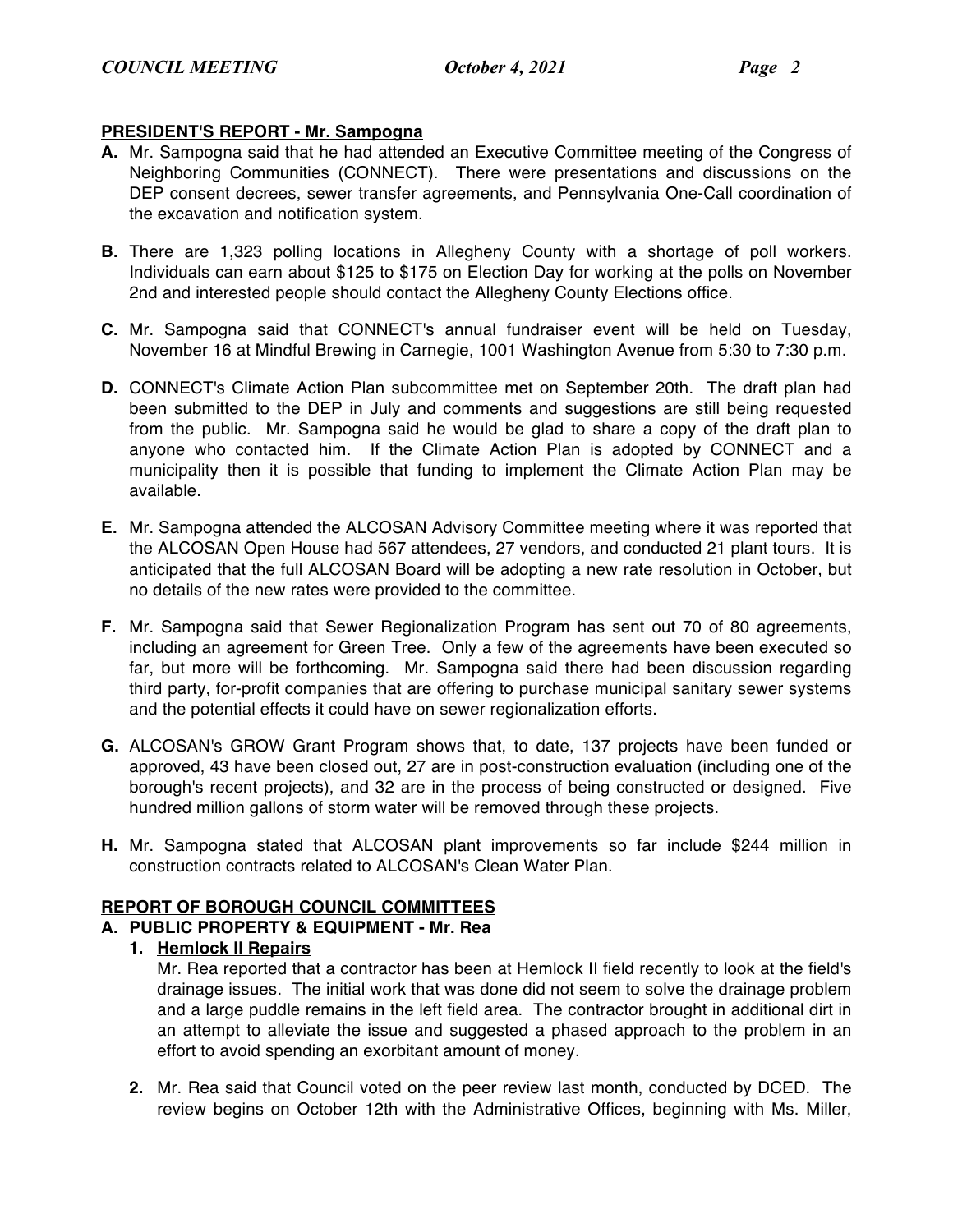soon to follow with reviews of the Police Department and Chief Cleary. DCED is trying to find a peer review person for the Police Department.

**3.** Mr. Rea said that the baby pool at Wilson Park Pool would be open next year. The Public Property Committee will be meeting with the architect, who is developing some conceptual designs for review. When the pool is rebuilt, possibly in the next three to five years, it could include removing the baby pool and building it near the larger pool with a zero entry-type of design.

# **B. FINANCE - Mr. Tintori**

**1. Motion:**

**Mr. Tintori made a motion, seconded by Mr. Lindsey, to ratify the actions of the Borough Manager in paying the September 2021 invoices from the General Fund totaling \$43,140.39, Payroll Account totaling \$320,380.78, and Educational Service Agency totaling \$4,892.45.**

**Motion carried unanimously.**

**2. Motion:**

**Mr. Tintori made a motion, seconded by Mr. Lindsey, to approve payment of the October 2021 invoices from the General Fund totaling \$179,701.62, Sanitary Sewer Maintenance Fund totaling \$275.03, Capital Projects totaling \$59,643.50, and Farmers Market totaling \$272.00.**

# **Motion carried unanimously.**

**3.** Mr. Tintori said the 2022 borough budget would be presented to Council in November. The Finance Committee traditionally works with the Borough Manager on the budget. If any Council members have items to be considered for the 2022 budget they should do so at this time.

# **C. RECREATION & COMMUNITY AFFAIRS - Mr. Panza**

**1.** Mr. Panza said that he is head of the Boroughs Association and Vice President of ALOM (Allegheny League of Municipalities). ALOM includes almost every community in Allegheny County. These organizations recently discussed the issue of trick-or-treating. The City of Pittsburgh holds its trick-or-treating earlier than many of the communities that are next to the city. ALOM suggested that CONNECT take a look at this issue since CONNECT was formed to address issues impacting the City of Pittsburgh and neighboring communities. ALOM made a formal request in April, but does not know if that issue had been discussed by CONNECT. Mr. Sampogna that he did know of a Halloween trick-or-treating discussion by CONNECT. Mr. Panza hoped that in the next year CONNECT could discuss this issue

Mr. Panza said that Green Tree has always held trick-or-treating on October 31 from 6:00 to 8:00 p.m. as do most neighboring municipalities, except for the City of Pittsburgh. The earlier city time is when many people are still commuting home from work. Mr. Panza asked if Green Tree should consider starting trick-or-treating at 5:30 to accommodate city children who may be trick-or-treating earlier.

Mr. Novak did not have an objection to starting trick-or-treating in Green Tree at 5:30, but Mr. Rea said it should begin at 6:00 since there is still traffic coming home. If Council wants to address changing the time of trick-or-treating in Green Tree it should be addressed next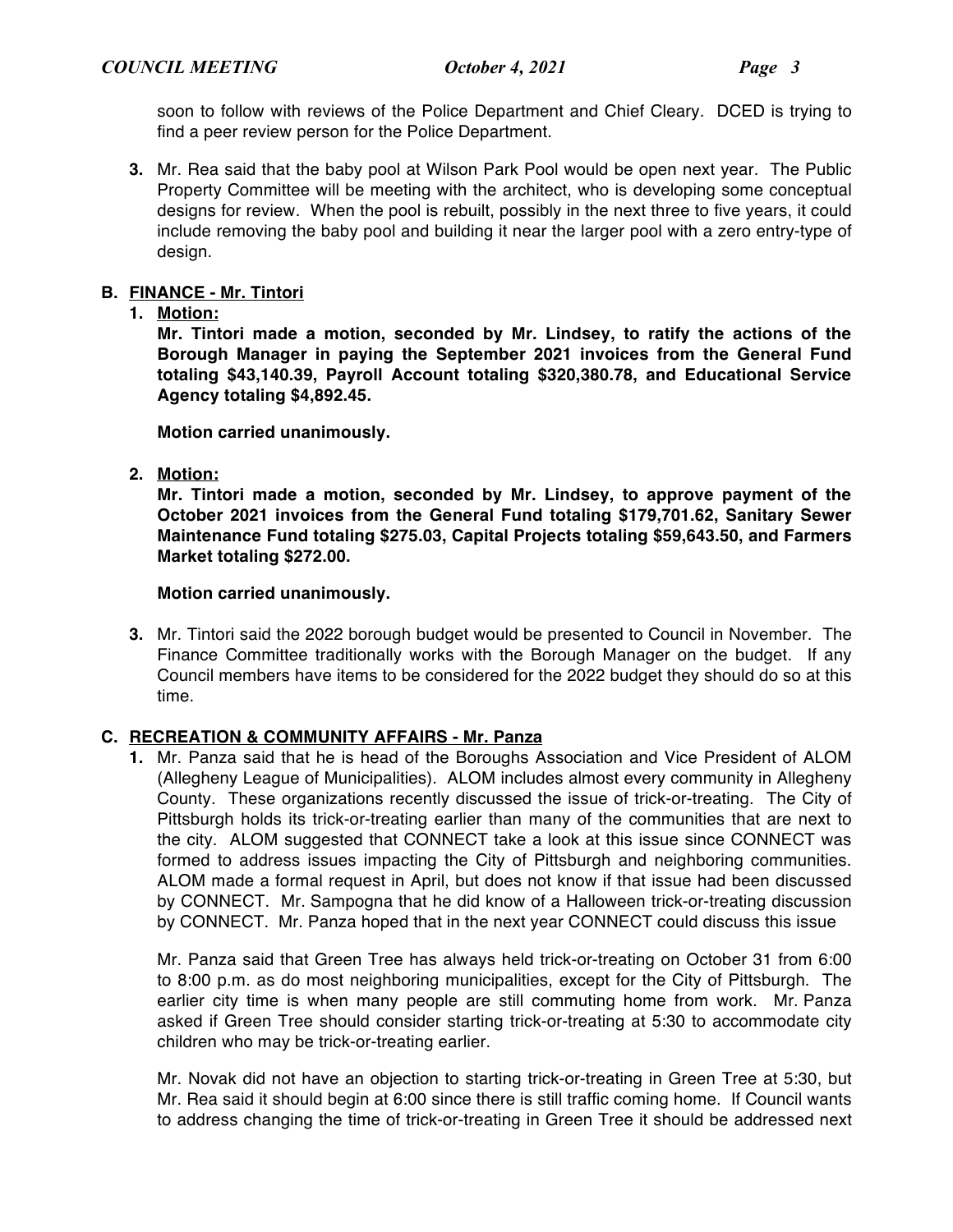year since the time has already been announced for this year. Mr. Tintori felt it should remain from 6:00 to 8:00 and suggested that the City of Pittsburgh consider moving its trickor-treating to 6:00 instead.

**2.** Mr. Panza said there would be a Senior Healthcare Fair at the Green Tree Fire Hall on Thursday, sponsored by State Rep. Dan Deasy.

# **D. PLANNING & ZONING - Mr. Lorenzini**

#### **1. Ordinance #1849**

**Repealing Chapter 165, Fire Prevention and Adopting the International Fire Code, in accordance with the Borough Engineer's correspondence dated September 28, 2021. Motion:**

**Mr. Lorenzini made a motion, seconded by Mr. Novak, to pass Ordinance #1849, repealing in its entirety Chapter 165 and adopting in its place a new Chapter 165, to be known as Fire Prevention, adopting the 2018 International Fire Code as the model fire code for the Borough, describing the authority of the Building Code Official, setting fees for Fire Code Permits, describing the fees for appeal of the Fire Code and setting forth enforcement rights.**

Mr. Lorenzini said the borough is in the process of updating many of its codes that are out of date, some of which have been out of date for 30 years or more. Mr. Rea said he did not think that the borough has been out of date with its codes for 30 years. Upon review, Mr. Lorenzini stated that the borough adopted the current code in 1985 from BOCA Basic National Fire Prevention Code. Mr. Lorenzini added that the Borough Engineer in his memo stated that not only is the current code over 30 years old, but the BOCA organization has not been in existence since the beginning of the 21st century.

#### **Roll Call Vote**

| Mr. Lindsey   | Yes |
|---------------|-----|
| Mr. Lorenzini | Yes |
| Mr. Novak     | Yes |
| Mr. Panza     | Yes |
| Mr. Rea       | Yes |
| Mr. Tintori   | Yes |
| Mr. Sampogna  | Yes |

**Motion carried unanimously.**

#### **2. Ordinance #1850**

**Amending Chapter 248, Property Maintenance, in accordance with the Borough Engineer's correspondence dated September 28, 2021.**

Mr. Lorenzini asked that this ordinance be tabled because he is not ready to present it.

#### **Motion:**

# **Mr. Lorenzini made a motion, seconded by Mr. Panza, to table Ordinance #1850 regarding Property Maintenance at this time.**

Mr. Sampogna did not see any reason why this ordinance could not be presented and voted upon at this time. Mr. Lorenzini said there are items in the ordinance that he had not reviewed and he was not prepared to present it.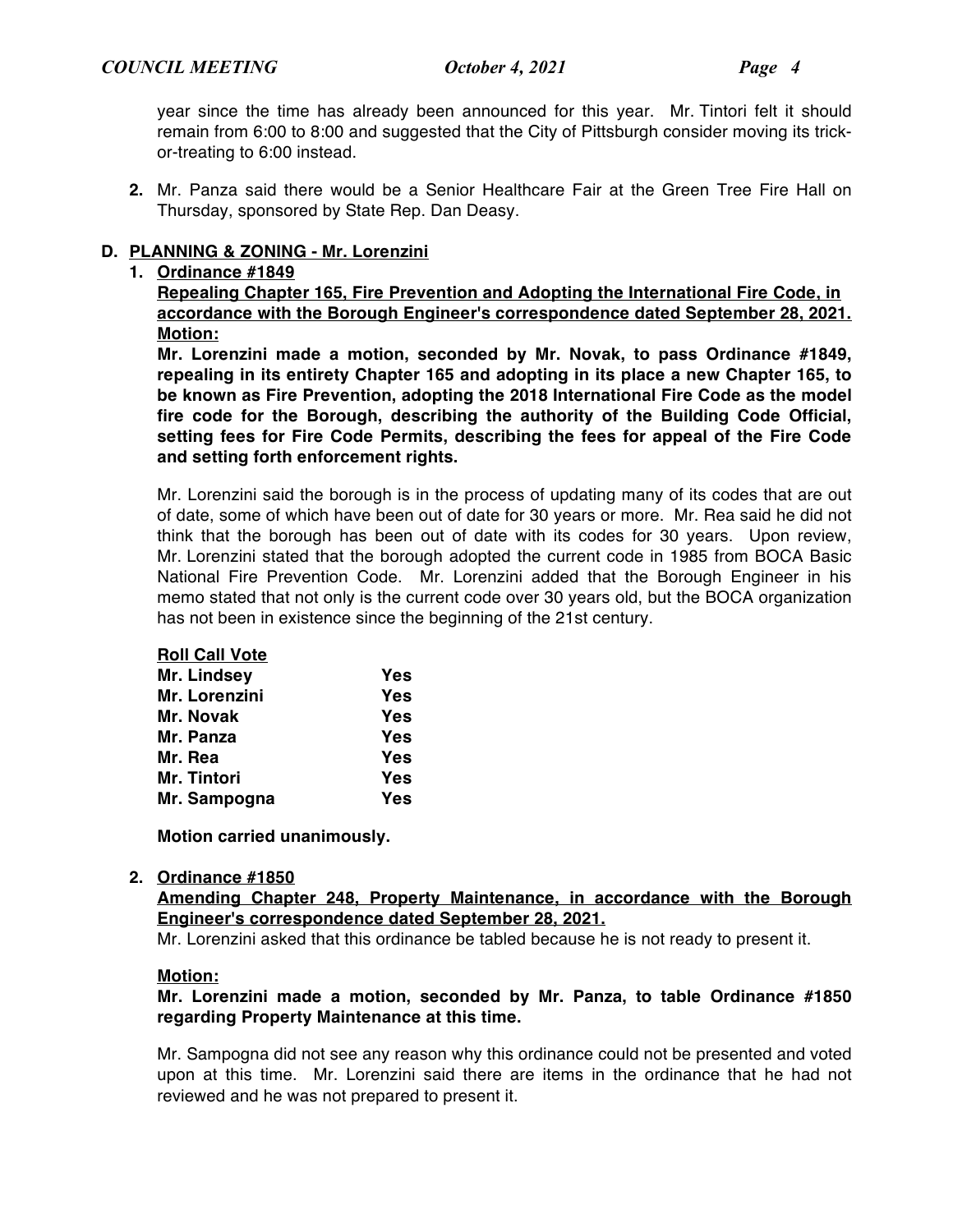Mr. Lindsey asked what were the ramifications of tabling this ordinance. Ms. Miller said that tabling it was not a problem.

| <b>Roll Call Vote</b> |            |
|-----------------------|------------|
| Mr. Lindsey           | <b>Yes</b> |
| Mr. Lorenzini         | Yes        |
| Mr. Novak             | <b>Yes</b> |
| Mr. Panza             | <b>Yes</b> |
| Mr. Rea               | Yes        |
| Mr. Tintori           | <b>Yes</b> |
| Mr. Sampogna          | No         |

#### **Motion to table passed, 6-1-0.**

**3.** Mr. Lorenzini said that Planning Commission will be meeting on October 13 and October 27.

Mr. Lorenzini reported that the Zoning Hearing Board held a meeting on September 23 and approved the zoning variance from Precision Sign & Awning for a sign larger than permitted by ordinance at 300 Fleet Street. The vote was unanimous. The Zoning Hearing Board also voted to appoint Ms. Ashley Griffin as Vice Chair. There are no other Zoning Hearing Board meetings scheduled at this time.

### **E. PUBLIC SAFETY - Mr. Lindsey**

- **1.** Mr. Lindsey said that Mayor Schenck had asked Mr. Lindsey to present several items on his behalf:
	- (a) Mayor Schenck and Chief Cleary held public office hours at the Municipal Center Park Gazebo on September 18 with approximately ten residents in attendance.
	- (b) The second annual donation drive for the Greater Pittsburgh Women's Center & Shelter on September 25 was a success. Businesses such as Brutus Monroe, organizations such as the American Legion Post #823, and individuals donated cash, gift cards, and enough supplies to fill the bed of an F-150 pick up truck. Police Officer Feller is planning on growing the event and coordinating with other local police departments next year.

# **2. Order for a 2022 Ford Explorer in accordance with the Police Chief's correspondence dated September 30, 2021.**

Mr. Lindsey said Council had received the Chief email about this purchase. It is an unbudgeted police vehicle, but it is being requested at this time because of the delays in the auto industry, which could push back delivery. The borough would not be required to make any payments for this vehicle until 2022 and it would need to be approved in the 2022 budget. Approving this purchase would commit the borough to purchasing and paying for this vehicle in 2022. The Police Department reports that there are two police vehicles that may reach the targeted goals of 100,000 miles soon. The Chief would like to get one vehicle early and a second vehicle later in 2022.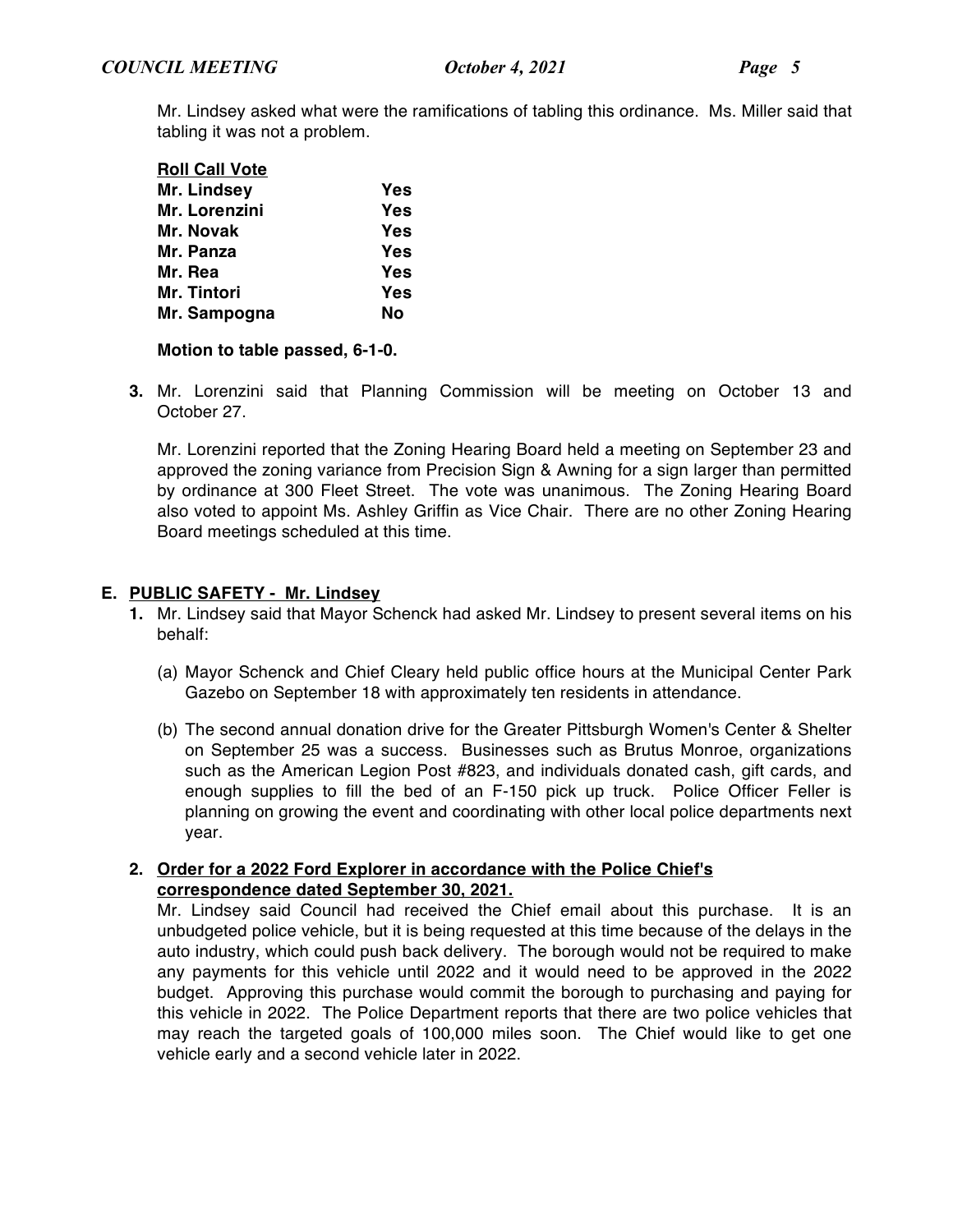### **Motion:**

**Mr. Lindsey made a motion, seconded by Mr. Rea, to authorize the placing of an order for a 2022 Ford Explorer from Woltz & Wind Ford for \$35,645 in accordance with the Police Chief's correspondence dated September 30, 2021.**

Mr. Tintori asked if borough would still be responsible for payment if the vehicle was not delivered in 2022 due to delays. Chief Cleary replied that the borough would not be responsible for payment if the vehicle was not delivered. Mr. Lindsey said the borough would not pay for the vehicle until it arrives.

### **Motion carried unanimously.**

### **F. STREETS & PUBLIC HEALTH - Mr. Novak**

#### **1. Resolution #1288**

### **Consent Order and Agreement between the Borough of Green Tree and Allegheny County Health Department for the sanitary sewer system.**

Mr. Novak said this resolution is for Phase #2 of the consent order for the sanitary sewer system. The consent order has a gold line standard that the communities must follow as required by the DEP and Allegheny County Health Department.

#### **Motion:**

**Mr. Novak made a motion, seconded by Mr. Lorenzini, to adopt Resolution #1288 authorizing the Borough Manager of Green Tree to execute the signing and distributing of the Consent Order and Agreement with the Allegheny County Health Department for the sanitary sewer system.**

Mr. Sampogna said that Mr. Lorenzini had asked at the last meeting what the borough's choice would be in meeting this agreement. He said that none of the borough's flows are tributaries to an active sanitary sewer overflow location. This has put Green Tree in a minority of communities that are in this situation, so the borough must do one of the following:

- (1) Reduce the amount of inflow and infiltration into the sanitary sewer system with a project to reduce the flow by 10%. This must be accomplished by 2026.
- (2) Provide a payment to another ALCOSAN municipality to assist that municipality in implementing their inflow and infiltration reduction project equivalent to the amount it would cost Green Tree to implement it.
- (3) Get a credit for 5% reduction of flows if we could demonstrate to an engineer's report to the satisfaction of the Allegheny County Health Department that the municipality has, within the past 48 months, has achieved a reduction of inflow and infiltration into the system by at least 5%.

Mr. Sampogna said that the Poplar Street sewer project might qualify for this item, but it has not yet been determined. However even if the Poplar Street project qualifies for this item, the borough would still have to complete another sewer project to reduce inflow and infiltration by another 5%. Mr. Panza felt that this was penalizing the borough for implementing a flow reduction project in advance since this project easily removes more than 10% of inflow and infiltration. Mr. Sampogna agreed and said that this item would credit the borough with 5%, but still require another project to reduce an additional 5% in the future.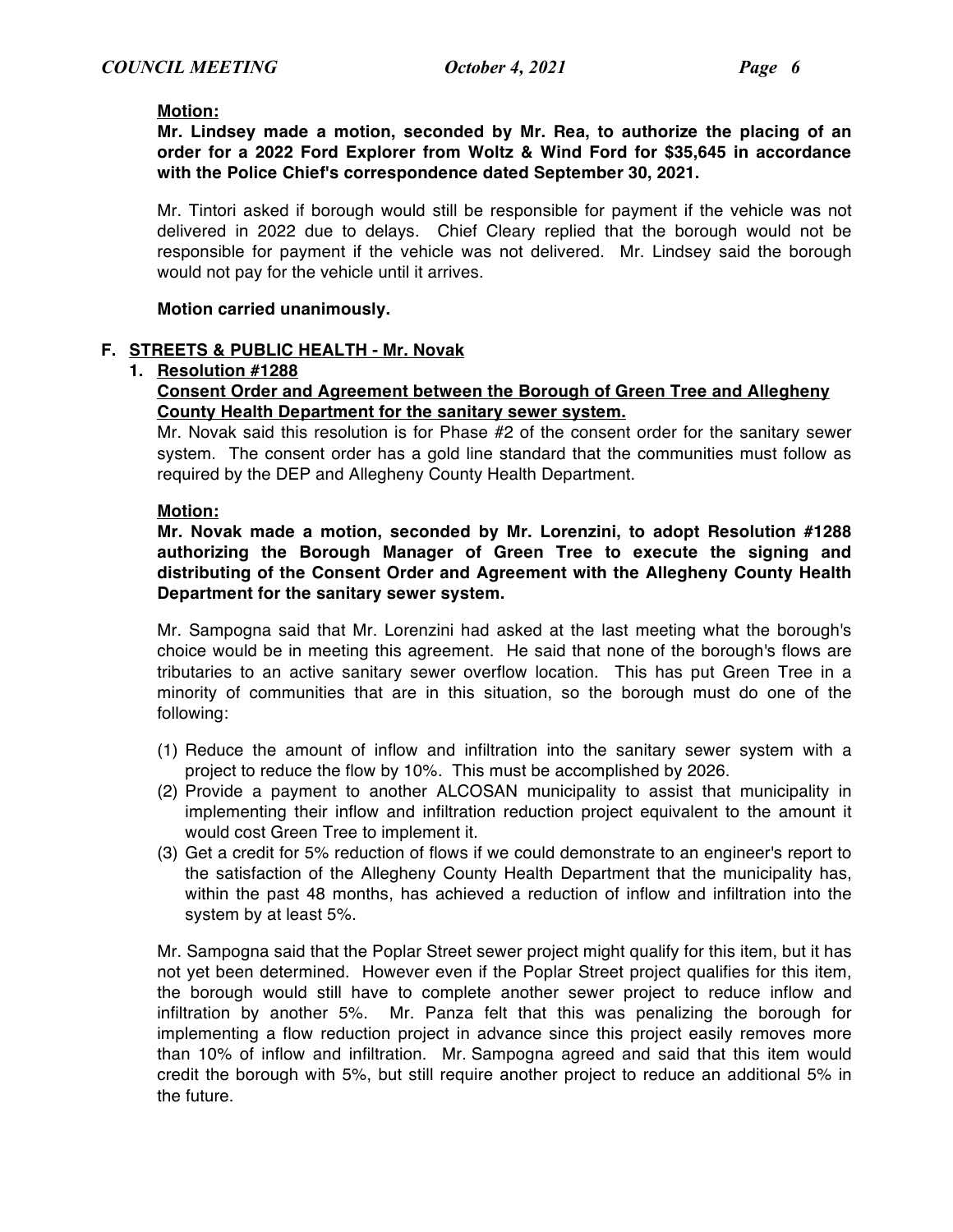(4) Enact and diligently enforce appropriate ordinances and/or rules and regulations requiring the testing of private sewer laterals to the municipalities sewer system and the repair or replacement of these sewer laterals that fail testing upon the sale or transfer of any property. The required testing shall only include dye testing and one of the following: CCTV testing, flood testing, pressure testing, or other method of testing verified by the Allegheny County Health Department.

When asked, Mr. Sampogna said this testing would include both businesses and homes. He said that the sewer lateral ordinance would need to be enacted by April 30, 2022. The other three projects would need to be completed by 2026. Mr. Sampogna felt that the sewer lateral requirement was a good idea since it would save many new homeowners money. Often an elderly person or couple sells a home to a larger, active family and the water usage rises between laundry, dishes, showers, etc. Shortly after moving into the house the sewer begin to back up because the low water flow from the elderly couple allowed the sewer to drain through roots or other problems with the lateral, but the increased use of water suddenly makes drainage a problem by backing up, leaving the new owners with a large repair bill. This would provide a good consumer protection policy for new homebuyers while costing the borough nothing.

Mr. Lorenzini asked what it would cost the borough to make a payment to another municipality for its sewer project. Mr. Sampogna said that it would cost whatever the other municipality's project cost. Mr. Lorenzini suggested that the borough obtain an estimate of such a cost in order to compare the various options. He said he would like to see estimates of the costs for the first three options presented in order to make an informed decision. He suggested this estimate be done soon in order to decide before April whether to proceed with the lateral requirement or another choice. Mr. Sampogna said that an engineering firm would have to be paid to develop estimates for each of these possibilities.

Mr. Rea asked how much the Poplar Street sewer project had cost the borough. Mr. Novak thought it had cost about \$400,000, but the borough had received a grant for the project that covered most of the cost with the borough paying only about 15% of the total.

# **Motion carried unanimously.**

# **2. Road Paving**

Mr. Novak reported that the prep work for this year's paving projects, such as concrete curbs, manholes, and drain work required before actual paving can take place. is about 95% complete. Columbia Gas must complete only one remaining repair. A notice to proceed will be provided by Mele & Mele for the paving of School Street and McKenna Avenue.

#### **LIAISON REPORTS**

#### **A. Char West COG - Mr. Novak**

- **1**. Mr. Novak said COG would be holding a meeting to set the price schedule for using the Vactor for next year.
- **2.** An administrative assistant at the COG resigned last month and the COG is looking at filling that position.
- **3.** The COG is looking at whether a joint electronic recycling program between communities could save some money.